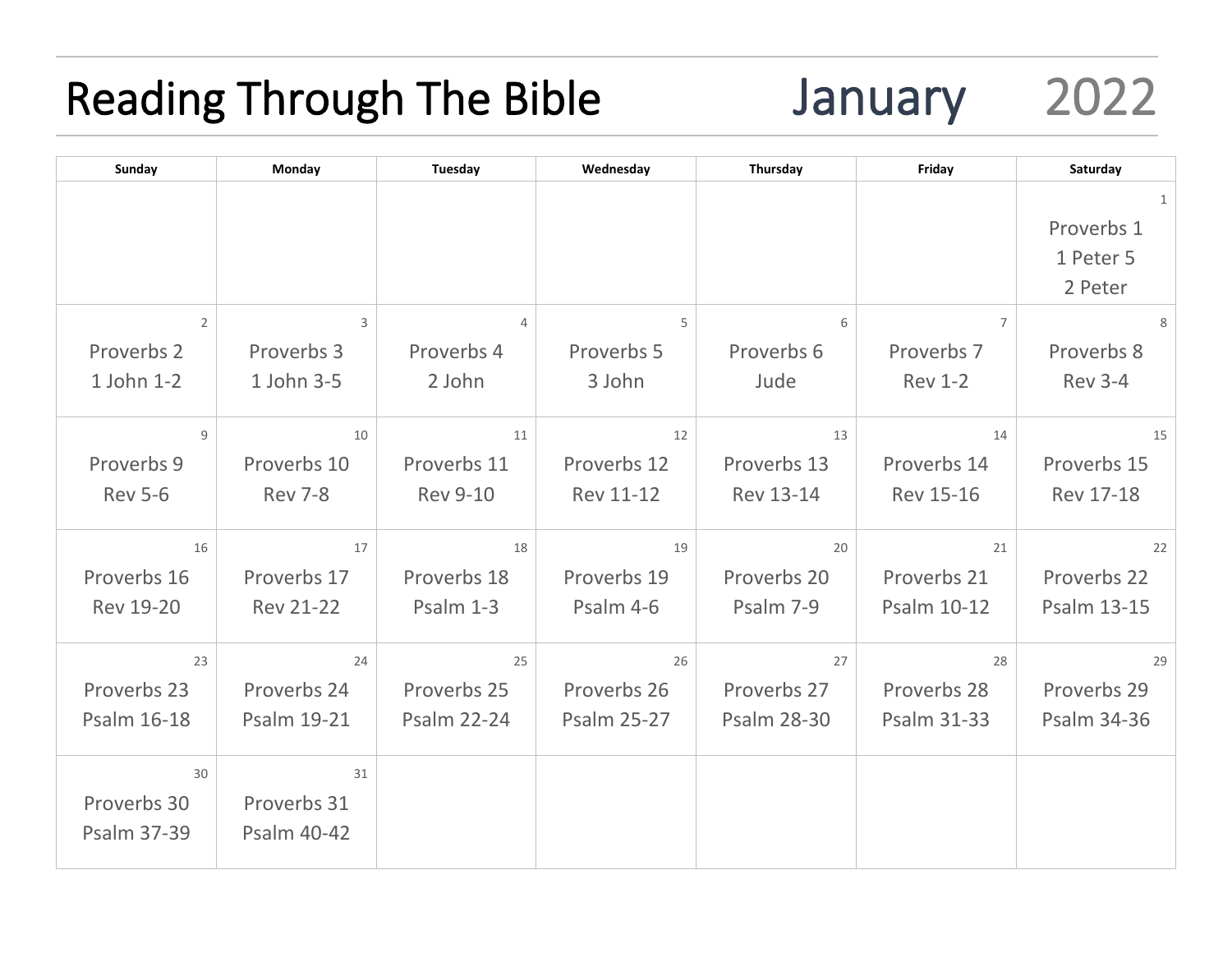# Reading Through The Bible February 2022

| Sunday        | Monday             | Tuesday            | Wednesday      | Thursday           | Friday             | Saturday           |
|---------------|--------------------|--------------------|----------------|--------------------|--------------------|--------------------|
|               |                    | $\mathbf{1}$       | $\overline{2}$ | 3                  | $\overline{4}$     | 5                  |
|               |                    | Proverbs 1         | Proverbs 2     | Proverbs 3         | Proverbs 4         | Proverbs 5         |
|               |                    | Psalm 43-45        | Psalm 46-48    | Psalm 49-51        | Psalm 52-54        | <b>Psalm 55-57</b> |
|               |                    |                    |                |                    |                    |                    |
| 6             | $\overline{7}$     | 8                  | 9              | 10                 | 11                 | 12                 |
| Proverbs 6    | Proverbs 7         | Proverbs 8         | Proverbs 9     | Proverbs 10        | Proverbs 11        | Proverbs 12        |
| Psalm 58-60   | Psalm 61-63        | Psalm 64-66        | Psalm 67-69    | Psalm 70-72        | <b>Psalm 73-75</b> | Psalm 76-78        |
|               |                    |                    |                |                    |                    |                    |
| 13            | 14                 | 15                 | 16             | 17                 | 18                 | 19                 |
| Proverbs 13   | Proverbs 14        | Proverbs 15        | Proverbs 16    | Proverbs 17        | Proverbs 18        | Proverbs 19        |
| Psalm 79-81   | <b>Psalm 82-84</b> | <b>Psalm 85-87</b> | Psalm 88-90    | <b>Psalm 91-93</b> | <b>Psalm 94-96</b> | Psalm 97-99        |
| 20            | 21                 | 22                 | 23             | 24                 | 25                 | 26                 |
|               |                    |                    |                |                    |                    |                    |
| Proverbs 20   | Proverbs 21        | Proverbs 22        | Proverbs 23    | Proverbs 24        | Proverbs 25        | Proverbs 26        |
| Psalm 100-102 | Psalm 103-105      | Psalm 106-108      | Psalm 109-111  | Psalm 112-114      | Psalm 115-117      | Psalm 118-120      |
| 27            | 28                 |                    |                |                    |                    |                    |
| Proverbs 27   | Proverbs 28        |                    |                |                    |                    |                    |
| Psalm 121-123 | Psalm 124-126      |                    |                |                    |                    |                    |
|               |                    |                    |                |                    |                    |                    |
|               |                    |                    |                |                    |                    |                    |
|               |                    |                    |                |                    |                    |                    |
|               |                    |                    |                |                    |                    |                    |
|               |                    |                    |                |                    |                    |                    |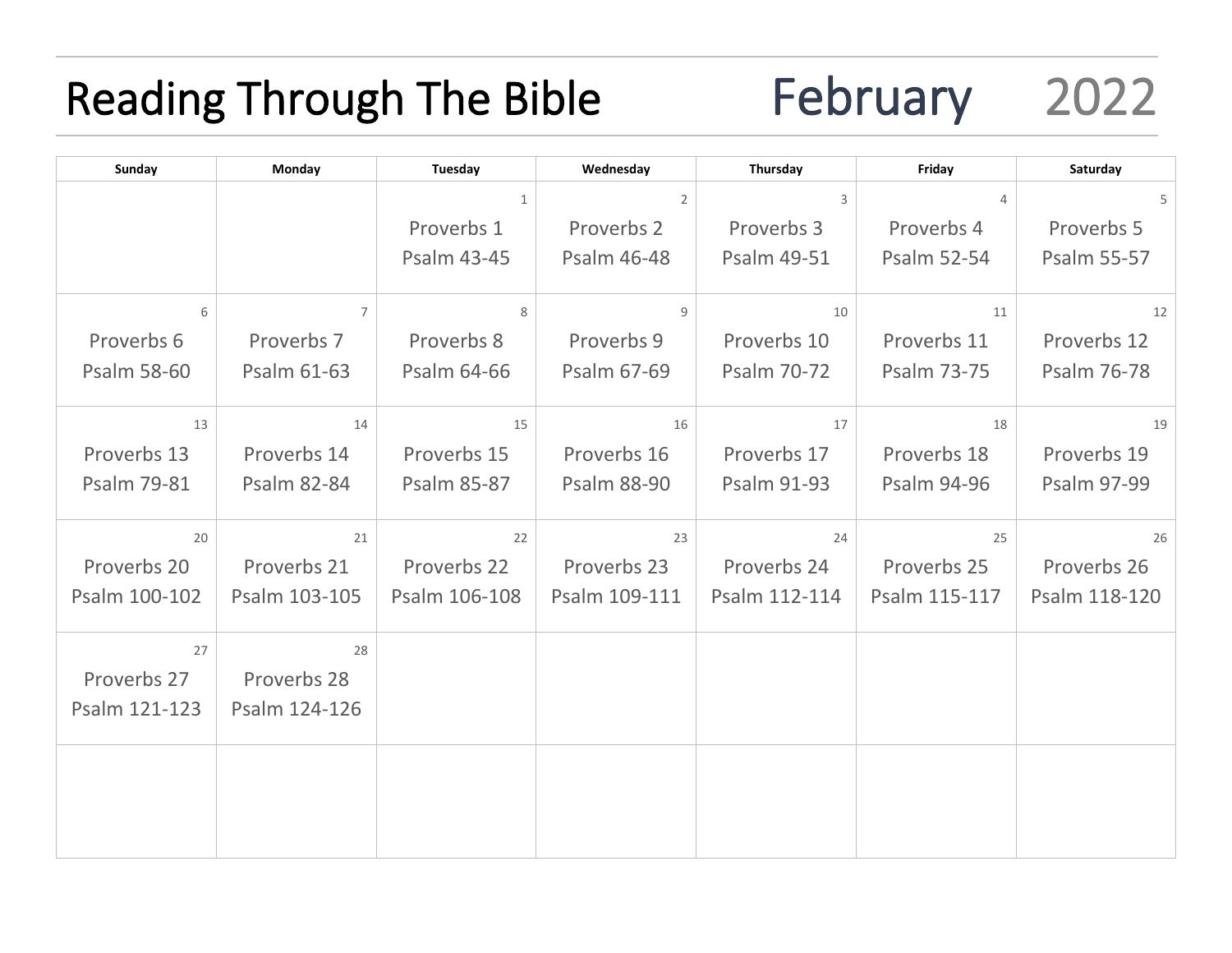### Reading Through The Bible March 2022

| Sunday           | Monday         | Tuesday       | Wednesday       | Thursday        | Friday          | Saturday        |
|------------------|----------------|---------------|-----------------|-----------------|-----------------|-----------------|
|                  |                | $\mathbf{1}$  | $\overline{2}$  | 3               | $\overline{4}$  | 5               |
|                  |                | Proverbs 1    | Proverbs 2      | Proverbs 3      | Proverbs 4      | Proverbs 5      |
|                  |                | Psalm 127-129 | Psalm 130-132   | Psalm 133-135   | Psalm 136-138   | Psalm 139-141   |
| 6                | $\overline{7}$ | 8             | 9               | 10              | 11              | 12              |
| Proverbs 6       | Proverbs 7     | Proverbs 8    | Proverbs 9      | Proverbs 10     | Proverbs 11     | Proverbs 12     |
| Psalm 142-144    | Psalm 145-147  | Psalm 148-150 | <b>Matt 1-2</b> | Matt 3-4        | <b>Matt 5-6</b> | <b>Matt 7-8</b> |
|                  |                |               |                 |                 |                 |                 |
| 13               | 14             | 15            | 16              | 17              | 18              | 19              |
| Proverbs 13      | Proverbs 14    | Proverbs 15   | Proverbs 16     | Proverbs 17     | Proverbs 18     | Proverbs 19     |
| <b>Matt 9-10</b> | Matt 11-12     | Matt 13-14    | Matt 15-16      | Matt 17-18      | Matt 19-20      | Matt 21-22      |
| 20               | 21             | 22            | 23              | 24              | 25              | 26              |
| Proverbs 20      | Proverbs 21    | Proverbs 22   | Proverbs 23     | Proverbs 24     | Proverbs 25     | Proverbs 26     |
| Matt 23-24       | Matt 25-26     | Matt 27-28    | <b>Mark 1-2</b> | Mark 3-4        | <b>Mark 5-6</b> | Mark 7-8        |
|                  |                |               |                 |                 |                 |                 |
| 27               | 28             | 29            | 30              | 31              |                 |                 |
| Proverbs 27      | Proverbs 28    | Proverbs 29   | Proverbs 30     | Proverbs 31     |                 |                 |
| <b>Mark 9-10</b> | Mark 11-12     | Mark 13-14    | Mark 15-16      | <b>Luke 1-2</b> |                 |                 |
|                  |                |               |                 |                 |                 |                 |
|                  |                |               |                 |                 |                 |                 |
|                  |                |               |                 |                 |                 |                 |
|                  |                |               |                 |                 |                 |                 |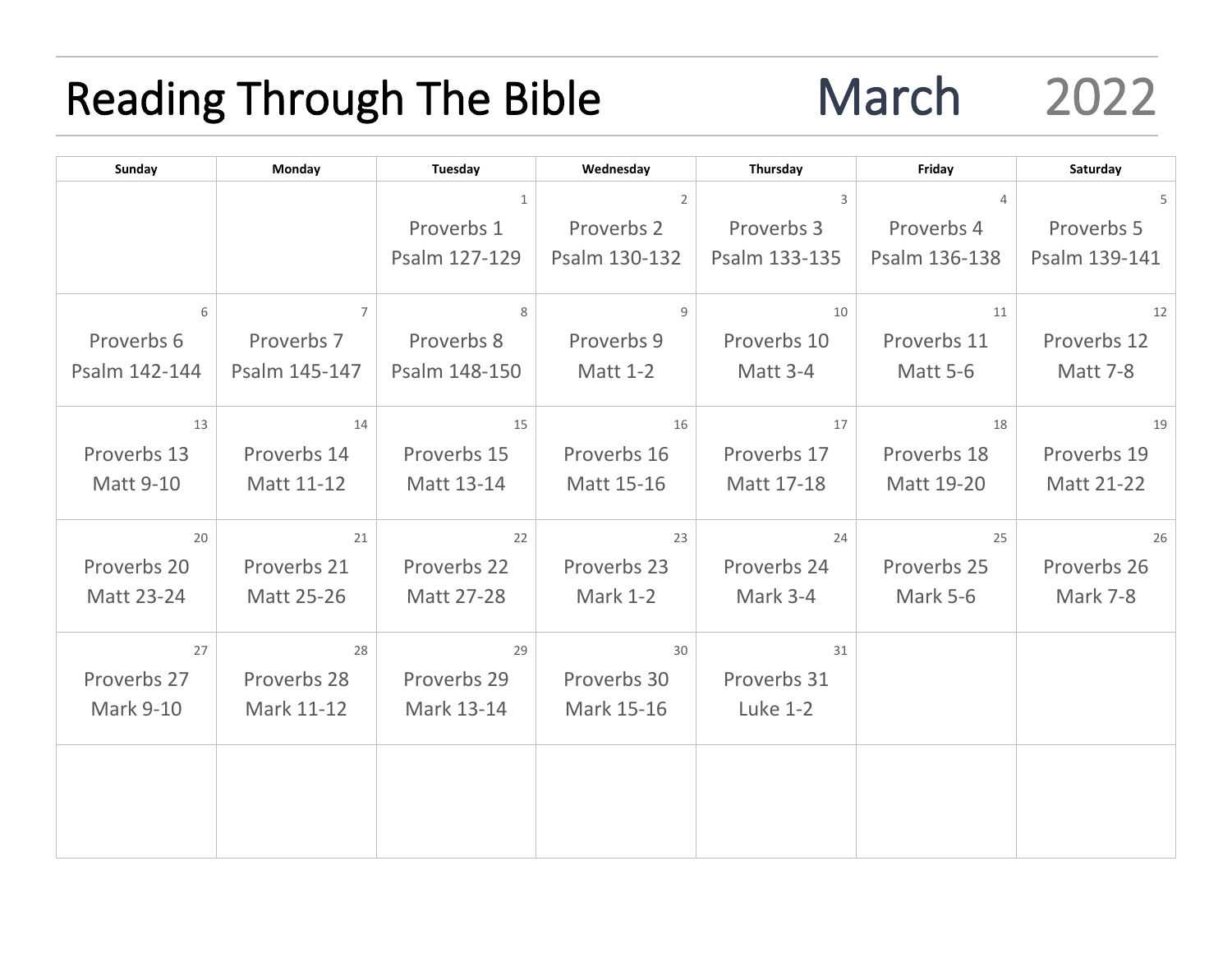### Reading Through The Bible **April** 2022

| Sunday      | Monday         | Tuesday          | Wednesday   | Thursday        | Friday          | Saturday       |
|-------------|----------------|------------------|-------------|-----------------|-----------------|----------------|
|             |                |                  |             |                 | $\mathbf{1}$    | $\overline{2}$ |
|             |                |                  |             |                 | Proverbs 1      | Proverbs 2     |
|             |                |                  |             |                 | Luke 3-4        | Luke 5-6       |
|             |                |                  |             |                 |                 |                |
| 3           | $\overline{4}$ | 5                | 6           | $\overline{7}$  | 8               | $\overline{9}$ |
| Proverbs 3  | Proverbs 4     | Proverbs 5       | Proverbs 6  | Proverbs 7      | Proverbs 8      | Proverbs 9     |
| Luke 7-8    | Luke 9-10      | Luke 11-12       | Luke 13-14  | Luke 15-16      | Luke 17-18      | Luke 19-20     |
|             |                |                  |             |                 |                 |                |
| 10          | 11             | 12               | 13          | 14              | 15              | 16             |
| Proverbs 10 | Proverbs 11    | Proverbs 12      | Proverbs 13 | Proverbs 14     | Proverbs 15     | Proverbs 16    |
| Luke 21-22  | Luke 23-24     | John 1-2         | John 3-4    | <b>John 5-6</b> | <b>John 7-8</b> | John 9-10      |
| 17          | 18             | 19               | 20          | 21              | 22              | 23             |
|             |                |                  |             |                 |                 |                |
| Proverbs 17 | Proverbs 18    | Proverbs 19      | Proverbs 20 | Proverbs 21     | Proverbs 22     | Proverbs 23    |
| John 11-12  | John 13-14     | John 15-16       | John 17-18  | John 19-21      | <b>Acts 1-2</b> | Acts 3-4       |
| 24          | 25             | 26               | 27          | 28              | 29              | 30             |
| Proverbs 24 | Proverbs 25    | Proverbs 26      | Proverbs 27 | Proverbs 28     | Proverbs 29     | Proverbs 30    |
| Acts 5-6    | Acts 7-8       | <b>Acts 9-10</b> | Acts 11-12  | Acts 13-14      | Acts 15-16      | Acts 17-18     |
|             |                |                  |             |                 |                 |                |
|             |                |                  |             |                 |                 |                |
|             |                |                  |             |                 |                 |                |
|             |                |                  |             |                 |                 |                |
|             |                |                  |             |                 |                 |                |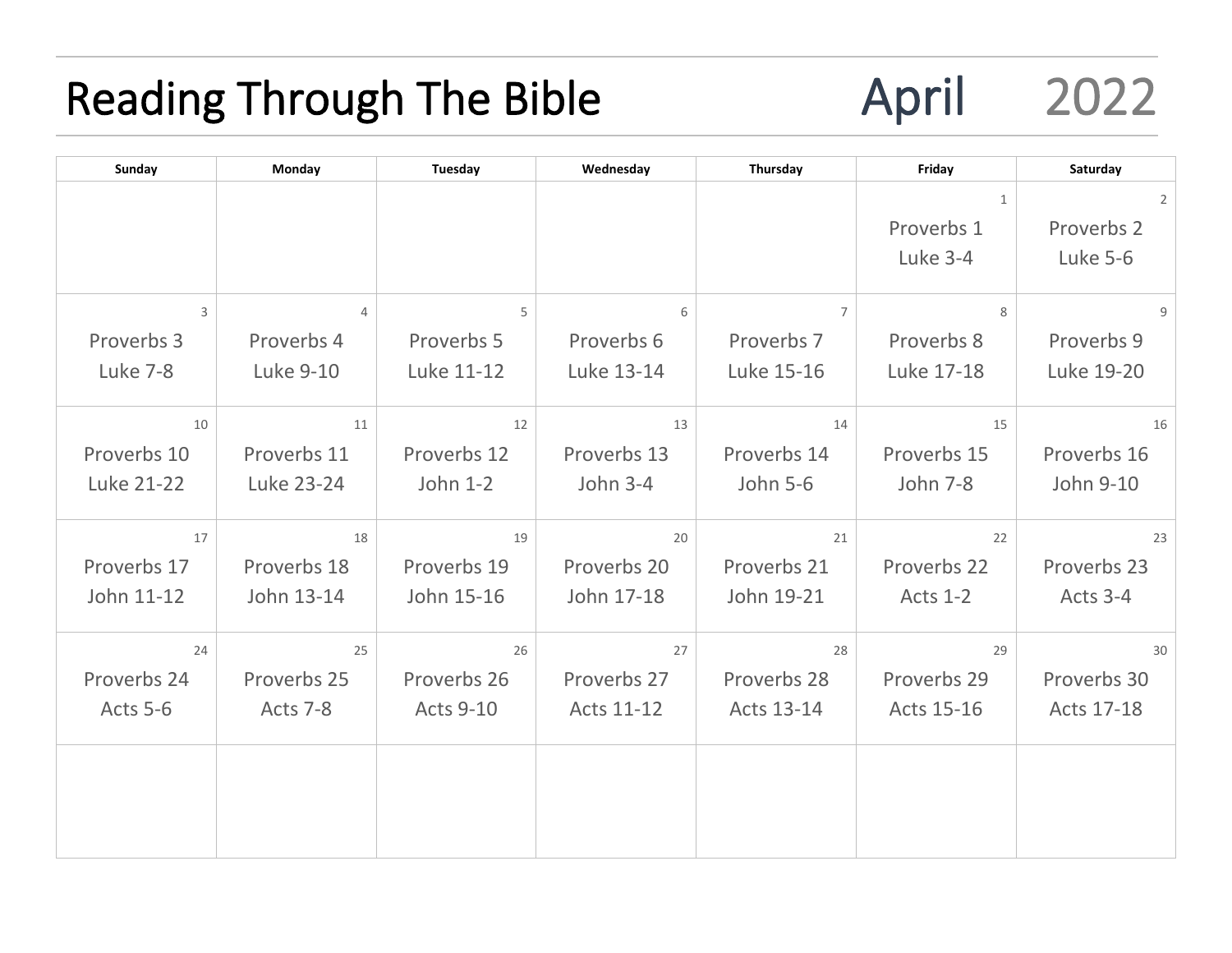#### Reading Through The Bible May 2022

| Sunday            | Monday            | Tuesday           | Wednesday         | Thursday          | Friday        | Saturday       |
|-------------------|-------------------|-------------------|-------------------|-------------------|---------------|----------------|
| $\mathbf{1}$      | $\overline{2}$    | 3                 | 4                 | 5                 | 6             | $\overline{7}$ |
| Proverbs 1        | Proverbs 2        | Proverbs 3        | Proverbs 4        | Proverbs 5        | Proverbs 6    | Proverbs 7     |
| <b>Acts 19-20</b> | <b>Acts 21-22</b> | <b>Acts 23-24</b> | <b>Acts 25-26</b> | <b>Acts 27-28</b> | Romans 1-2    | Romans 3-4     |
|                   |                   |                   |                   |                   |               |                |
| 8                 | 9                 | 10                | 11                | 12                | 13            | 14             |
| Proverbs 8        | Proverbs 9        | Proverbs 10       | Proverbs 11       | Proverbs 12       | Proverbs 13   | Proverbs 14    |
| Romans 5-6        | Romans 7-8        | Romans 9-10       | Romans 11-12      | Romans 13-14      | Romans 15-16  | 1 Cor 1-2      |
|                   |                   |                   |                   |                   |               |                |
| 15                | 16                | 17                | 18                | 19                | 20            | 21             |
| Proverbs 15       | Proverbs 16       | Proverbs 17       | Proverbs 18       | Proverbs 19       | Proverbs 20   | Proverbs 21    |
| 1 Cor 3-4         | 1 Cor 5-6         | 1 Cor 7-8         | 1 Cor 9-10        | 1 Cor 11-12       | 1 Cor 13-14   | 1 Cor 15-16    |
| 22                | 23                | 24                | 25                | 26                | 27            | 28             |
| Proverbs 22       | Proverbs 23       | Proverbs 24       | Proverbs 25       | Proverbs 26       | Proverbs 27   | Proverbs 28    |
| 2 Cor 1-2         | 2 Cor 3-4         | 2 Cor 5-6         | 2 Cor 7-8         | 2 Cor 9-10        | Galatians 1-2 | Galatians 3-4  |
|                   |                   |                   |                   |                   |               |                |
| 29                | 30                | 31                |                   |                   |               |                |
| Proverbs 29       | Proverbs 30       | Proverbs 31       |                   |                   |               |                |
| Galatians 5-6     | Ephesians 1-2     | Ephesians 3-4     |                   |                   |               |                |
|                   |                   |                   |                   |                   |               |                |
|                   |                   |                   |                   |                   |               |                |
|                   |                   |                   |                   |                   |               |                |
|                   |                   |                   |                   |                   |               |                |
|                   |                   |                   |                   |                   |               |                |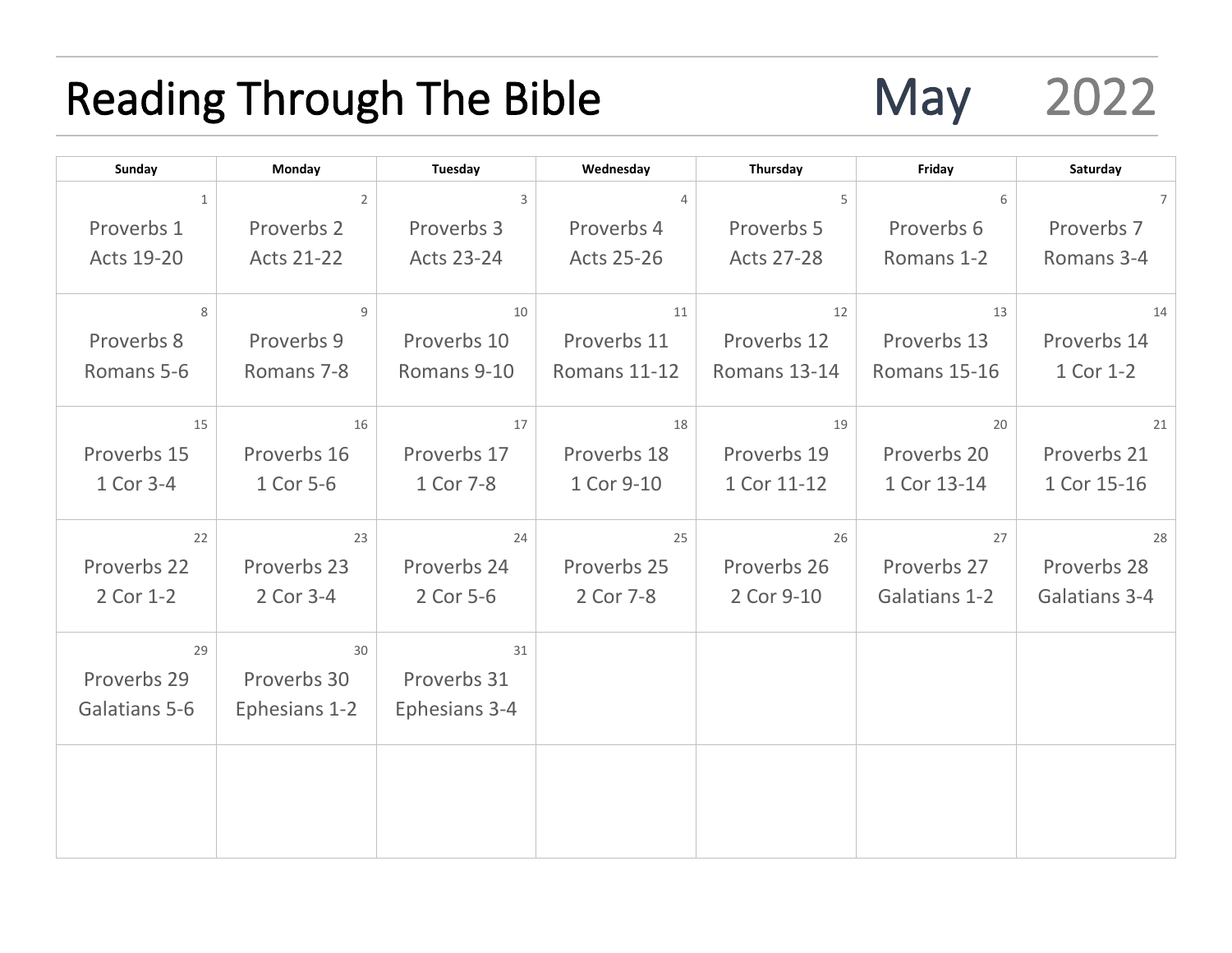#### Reading Through The Bible June 2022

| <b>Sunday</b>  | <b>Monday</b> | Tuesday        | Wednesday       | Thursday        | Friday          | Saturday       |
|----------------|---------------|----------------|-----------------|-----------------|-----------------|----------------|
|                |               |                | $\mathbf{1}$    | $\overline{2}$  | 3               | 4              |
|                |               |                | Proverbs 1      | Proverbs 2      | Proverbs 3      | Proverbs 4     |
|                |               |                | Ephesians 5-6   | Philippians 1-2 | Philippians 3-4 | Colossians 1-2 |
| 5              | 6             | $\overline{7}$ | 8               | 9               | 10              | 11             |
| Proverbs 5     | Proverbs 6    | Proverbs 7     | Proverbs 8      | Proverbs 9      | Proverbs 10     | Proverbs 11    |
| Colossians 3-4 | 1 Thess 1-2   | 1 Thess 3-5    | 2 Thessalonians | 1 Timothy 1-2   | 1 Timothy 3-4   | 1 Timothy 5-6  |
| 12             | 13            | 14             | 15              | 16              | 17              | 18             |
| Proverbs 12    | Proverbs 13   | Proverbs 14    | Proverbs 15     | Proverbs 16     | Proverbs 17     | Proverbs 18    |
| 2 Timothy 1-2  | 2 Timothy 3-4 | <b>Titus</b>   | Philemon        | Hebrews 1-2     | Hebrews 3-4     | Hebrews 5-6    |
| 19             | 20            | 21             | 22              | 23              | 24              | 25             |
| Proverbs 19    | Proverbs 20   | Proverbs 21    | Proverbs 22     | Proverbs 23     | Proverbs 24     | Proverbs 25    |
| Hebrews 7-8    | Hebrews 9-10  | Hebrews 11-13  | James 1-2       | James 3-5       | 1 Peter 1-2     | 1 Peter 3-5    |
| 26             | 27            | 28             | 29              | 30              |                 |                |
| Proverbs 26    | Proverbs 27   | Proverbs 28    | Proverbs 29     | Proverbs 30     |                 |                |
| 2 Peter        | 1 John 1-2    | 1 John 3-5     | 2 John          | 3 John          |                 |                |
|                |               |                |                 |                 |                 |                |
|                |               |                |                 |                 |                 |                |
|                |               |                |                 |                 |                 |                |
|                |               |                |                 |                 |                 |                |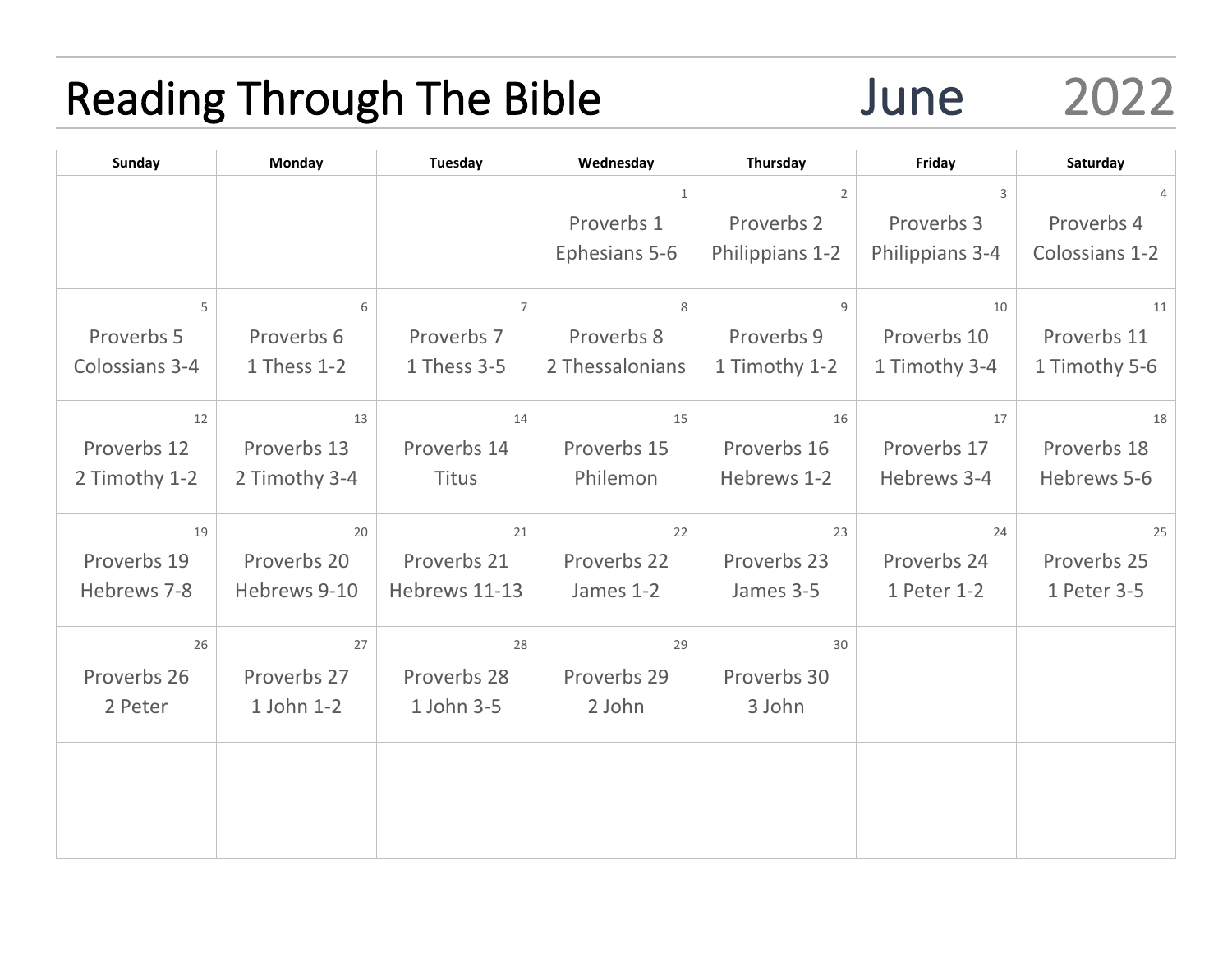## Reading Through The Bible 50 July 2022

| <b>Sunday</b>      | <b>Monday</b>      | <b>Tuesday</b>     | Wednesday          | Thursday           | Friday             | Saturday           |
|--------------------|--------------------|--------------------|--------------------|--------------------|--------------------|--------------------|
|                    |                    |                    |                    |                    | $\mathbf{1}$       | $\overline{2}$     |
|                    |                    |                    |                    |                    | Proverbs 1         | Proverbs 2         |
|                    |                    |                    |                    |                    | Jude               | Psalm 1-3          |
|                    |                    |                    |                    |                    |                    |                    |
| 3                  | $\overline{4}$     | 5                  | 6                  | $\overline{7}$     | 8                  | $\overline{9}$     |
| Proverbs 3         | Proverbs 4         | Proverbs 5         | Proverbs 6         | Proverbs 7         | Proverbs 8         | Proverbs 9         |
| Psalm 4-6          | Psalm 7-9          | Psalm 10-12        | <b>Psalm 13-15</b> | Psalm 16-18        | Psalm 19-21        | <b>Psalm 22-24</b> |
| 10                 | 11                 | 12                 | 13                 | 14                 | 15                 | 16                 |
| Proverbs 10        | Proverbs 11        | Proverbs 12        | Proverbs 13        | Proverbs 14        | Proverbs 15        | Proverbs 16        |
| <b>Psalm 25-27</b> | <b>Psalm 28-30</b> | <b>Psalm 31-33</b> | <b>Psalm 34-36</b> | Psalm 37-39        | Psalm 40-42        | <b>Psalm 43-45</b> |
| 17                 | 18                 | 19                 | 20                 | 21                 | 22                 | 23                 |
| Proverbs 17        | Proverbs 18        | Proverbs 19        | Proverbs 20        | Proverbs 21        | Proverbs 22        | Proverbs 23        |
| Psalm 46-48        | Psalm 49-51        | <b>Psalm 52-54</b> | <b>Psalm 55-57</b> | <b>Psalm 58-60</b> | Psalm 61-63        | Psalm 64-66        |
| 24                 | 25                 | 26                 | 27                 | 28                 | 29                 | 30                 |
| Proverbs 24        | Proverbs 25        | Proverbs 26        | Proverbs 27        | Proverbs 28        | Proverbs 29        | Proverbs 30        |
| Psalm 67-69        | Psalm 70-72        | <b>Psalm 73-75</b> | Psalm 76-78        | Psalm 79-81        | <b>Psalm 82-84</b> | <b>Psalm 85-87</b> |
|                    |                    |                    |                    |                    |                    |                    |
|                    |                    |                    |                    |                    |                    |                    |
|                    |                    |                    |                    |                    |                    |                    |
|                    |                    |                    |                    |                    |                    |                    |
|                    |                    |                    |                    |                    |                    |                    |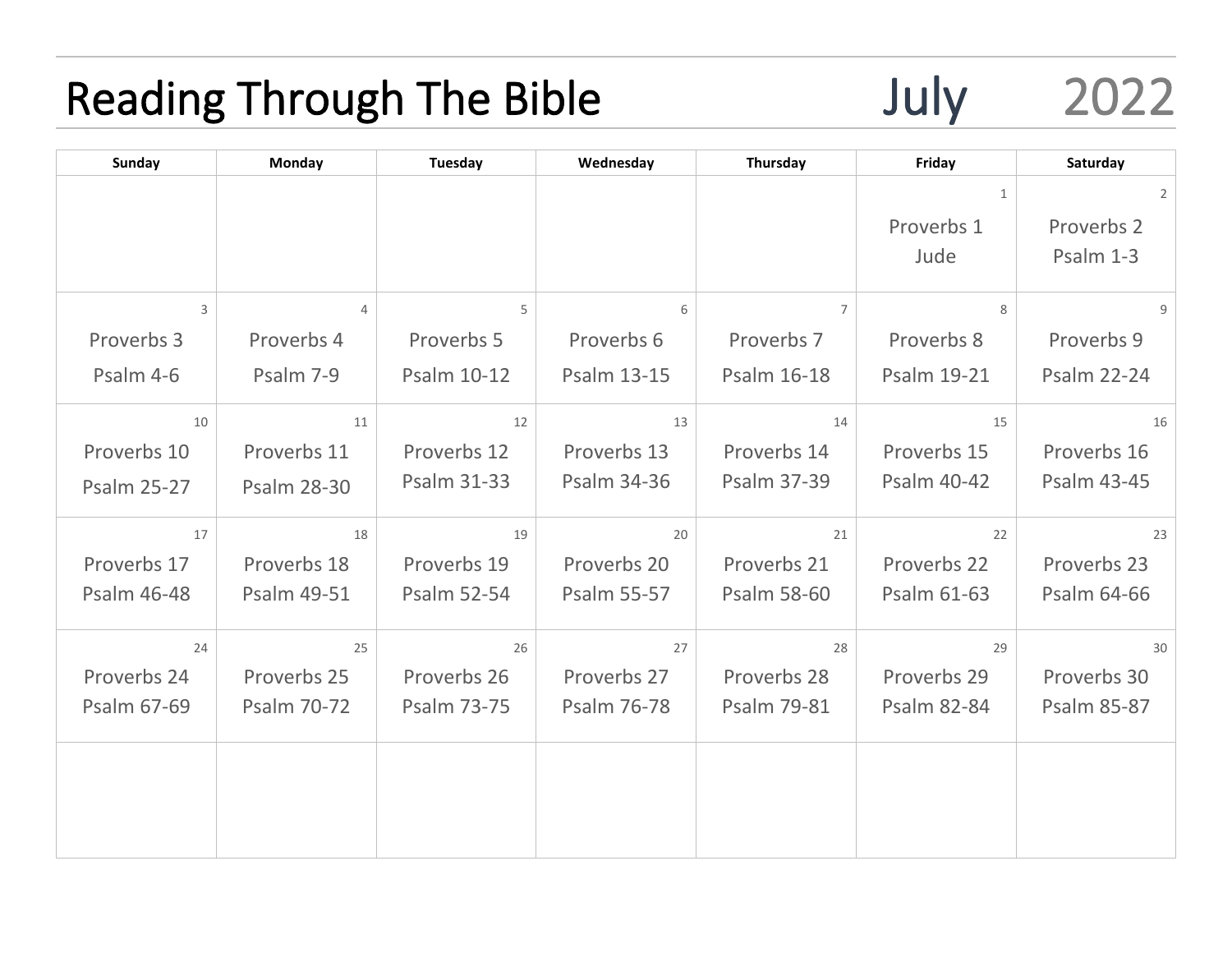# Reading Through The Bible **August** 2022

| Sunday         | Monday             | Tuesday            | Wednesday       | Thursday           | Friday           | Saturday      |
|----------------|--------------------|--------------------|-----------------|--------------------|------------------|---------------|
|                | 1                  | $\overline{2}$     | 3               | $\overline{4}$     | 5                | 6             |
|                | Proverbs 1         | Proverbs 2         | Proverbs 3      | Proverbs 4         | Proverbs 5       | Proverbs 6    |
|                | <b>Psalm 88-90</b> | <b>Psalm 91-93</b> | Psalm 94-96     | <b>Psalm 97-99</b> | Psalm 100-102    | Psalm 103-105 |
| $\overline{7}$ | 8                  | 9                  | 10              | 11                 | 12               | 13            |
| Proverbs 7     | Proverbs 8         | Proverbs 9         | Proverbs 10     | Proverbs 11        | Proverbs 12      | Proverbs 13   |
| Psalm 106-108  | Psalm 109-111      | Psalm 112-114      | Psalm 115-117   | Psalm 118-120      | Psalm 121-123    | Psalm 124-126 |
| 14             | 15                 | 16                 | 17              | 18                 | 19               | 20            |
| Proverbs 14    | Proverbs 15        | Proverbs 16        | Proverbs 17     | Proverbs 18        | Proverbs 19      | Proverbs 20   |
| Psalm 127-129  | Psalm 130-132      | Psalm 133-135      | Psalm 136-138   | Psalm 139-141      | Psalm 142-144    | Psalm 145-147 |
| 21             | 22                 | 23                 | 24              | 25                 | 26               | 27            |
| Proverbs 21    | Proverbs 22        | Proverbs 23        | Proverbs 24     | Proverbs 25        | Proverbs 26      | Proverbs 27   |
| Psalm 148-150  | <b>Matt 1-2</b>    | <b>Matt 3-4</b>    | <b>Matt 5-6</b> | <b>Matt 7-8</b>    | <b>Matt 9-10</b> | Matt 11-12    |
| 28             | 29                 | 30                 | 31              |                    |                  |               |
| Proverbs 28    | Proverbs 29        | Proverbs 30        | Proverbs 31     |                    |                  |               |
| Matt 13-14     | Matt 15-16         | Matt 17-18         | Matt 19-20      |                    |                  |               |
|                |                    |                    |                 |                    |                  |               |
|                |                    |                    |                 |                    |                  |               |
|                |                    |                    |                 |                    |                  |               |
|                |                    |                    |                 |                    |                  |               |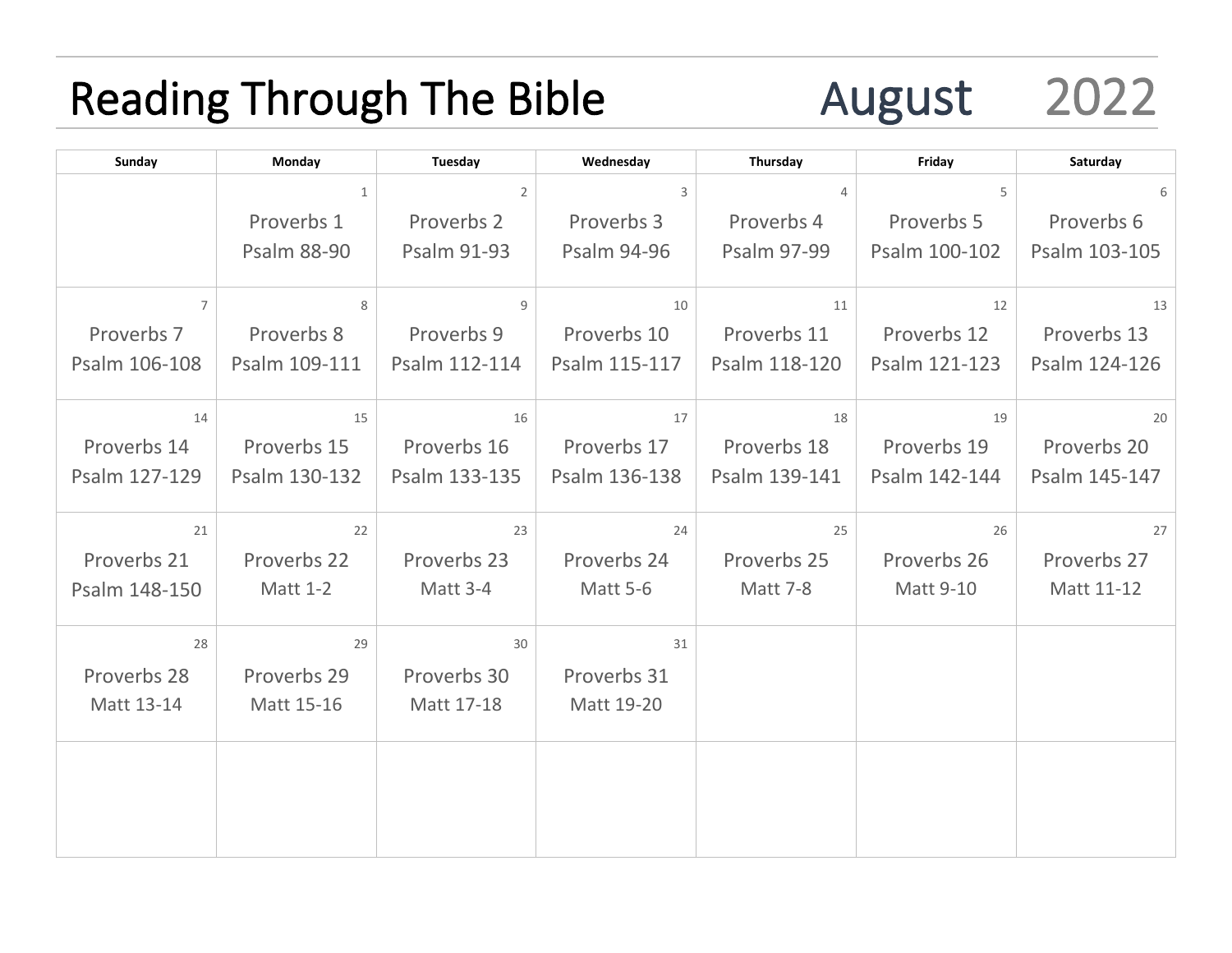## Reading Through The Bible September 2022

| Sunday         | Monday          | Tuesday          | Wednesday       | Thursday        | Friday           | Saturday    |
|----------------|-----------------|------------------|-----------------|-----------------|------------------|-------------|
|                |                 |                  |                 | $\mathbf{1}$    | $\overline{2}$   | 3           |
|                |                 |                  |                 | Proverbs 1      | Proverbs 2       | Proverbs 3  |
|                |                 |                  |                 | Matt 21-22      | Matt 23-24       | Matt 25-26  |
|                |                 |                  |                 |                 |                  |             |
| $\overline{4}$ | 5               | 6                | $\overline{7}$  | 8               | 9                | 10          |
| Proverbs 4     | Proverbs 5      | Proverbs 6       | Proverbs 7      | Proverbs 8      | Proverbs 9       | Proverbs 10 |
| Matt 27-28     | <b>Mark 1-2</b> | Mark 3-4         | <b>Mark 5-6</b> | <b>Mark 7-8</b> | <b>Mark 9-10</b> | Mark 11-12  |
|                |                 |                  |                 |                 |                  |             |
| 11             | 12              | 13               | 14              | 15              | 16               | 17          |
| Proverbs 11    | Proverbs 12     | Proverbs 13      | Proverbs 14     | Proverbs 15     | Proverbs 16      | Proverbs 17 |
| Mark 13-14     | Mark 15-16      | John 1-2         | <b>John 3-4</b> | <b>John 5-6</b> | John 7-8         | John 9-10   |
|                |                 |                  |                 |                 |                  |             |
| 18             | 19              | 20               | 21              | 22              | 23               | 24          |
| Proverbs 18    | Proverbs 19     | Proverbs 20      | Proverbs 21     | Proverbs 22     | Proverbs 23      | Proverbs 24 |
| John 11-12     | John 13-14      | John 15-16       | John 17-18      | John 19-21      | <b>Acts 1-2</b>  | Acts 3-4    |
| 25             | 26              | 27               | 28              | 29              | 30               |             |
| Proverbs 25    | Proverbs 26     | Proverbs 27      | Proverbs 28     | Proverbs 29     | Proverbs 30      |             |
| Acts 5-6       | Acts 7-8        | <b>Acts 9-10</b> | Acts 11-12      | Acts 13-14      | Acts 15-16       |             |
|                |                 |                  |                 |                 |                  |             |
|                |                 |                  |                 |                 |                  |             |
|                |                 |                  |                 |                 |                  |             |
|                |                 |                  |                 |                 |                  |             |
|                |                 |                  |                 |                 |                  |             |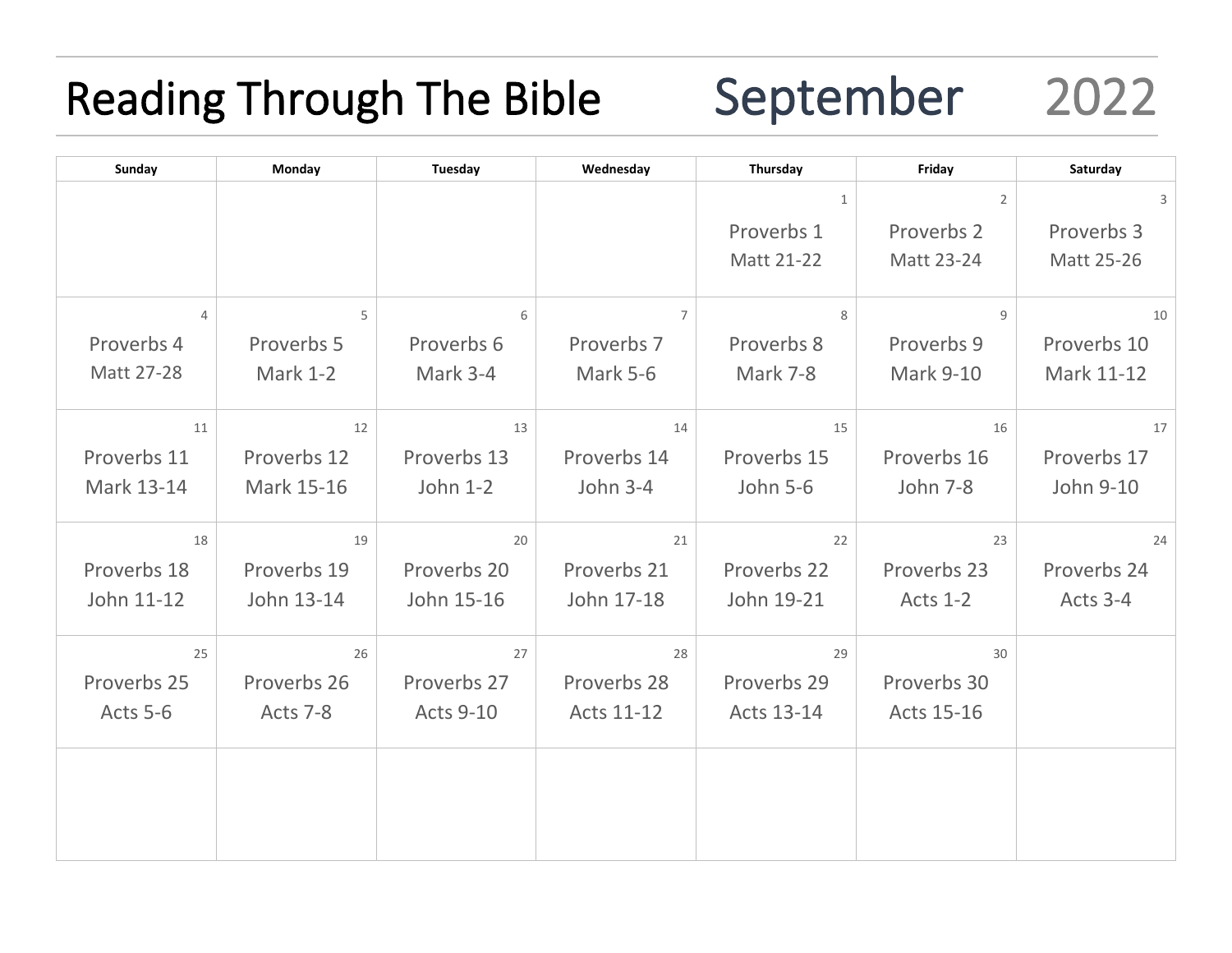## Reading Through The Bible **October** 2022

| <b>Sunday</b>  | Monday            | Tuesday        | Wednesday         | Thursday          | Friday         | Saturday      |
|----------------|-------------------|----------------|-------------------|-------------------|----------------|---------------|
|                |                   |                |                   |                   |                | $\mathbf{1}$  |
|                |                   |                |                   |                   |                | Proverbs 1    |
|                |                   |                |                   |                   |                | Acts 17-18    |
|                |                   |                |                   |                   |                |               |
| $\overline{2}$ | $\overline{3}$    | $\overline{4}$ | 5                 | 6                 | $\overline{7}$ | 8             |
| Proverbs 2     | Proverbs 3        | Proverbs 4     | Proverbs 5        | Proverbs 6        | Proverbs 7     | Proverbs 8    |
| Acts 19-20     | <b>Acts 21-22</b> | Acts 23-24     | <b>Acts 25-26</b> | <b>Acts 27-28</b> | Romans 1-2     | Romans 3-4    |
|                |                   |                |                   |                   |                |               |
| 9              | 10                | 11             | 12                | 13                | 14             | 15            |
| Proverbs 9     | Proverbs 10       | Proverbs 11    | Proverbs 12       | Proverbs 13       | Proverbs 14    | Proverbs 15   |
| Romans 5-6     | Romans 7-8        | Romans 9-10    | Romans 11-12      | Romans 13-14      | Romans 15-16   | 1 Cor 1-2     |
|                |                   |                |                   |                   |                |               |
| 16             | 17                | 18             | 19                | 20                | 21             | 22            |
| Proverbs 16    | Proverbs 17       | Proverbs 18    | Proverbs 19       | Proverbs 20       | Proverbs 21    | Proverbs 22   |
| 1 Cor 3-4      | 1 Cor 5-6         | 1 Cor 7-8      | 1 Cor 9-10        | 1 Cor 11-12       | 1 Cor 13-14    | 1 Cor 15-16   |
|                |                   |                |                   |                   |                |               |
| 23             | 24                | 25             | 26                | 27                | 28             | 29            |
| Proverbs 23    | Proverbs 24       | Proverbs 25    | Proverbs 26       | Proverbs 27       | Proverbs 28    | Proverbs 29   |
| 2 Cor 1-2      | 2 Cor 3-4         | 2 Cor 5-6      | 2 Cor 7-8         | 2 Cor 9-10        | 2 Cor 11-13    | Galatians 1-2 |
| 30             | 31                |                |                   |                   |                |               |
|                |                   |                |                   |                   |                |               |
| Proverbs 30    | Proverbs 31       |                |                   |                   |                |               |
| Galatians 3-4  | Galatians 5-6     |                |                   |                   |                |               |
|                |                   |                |                   |                   |                |               |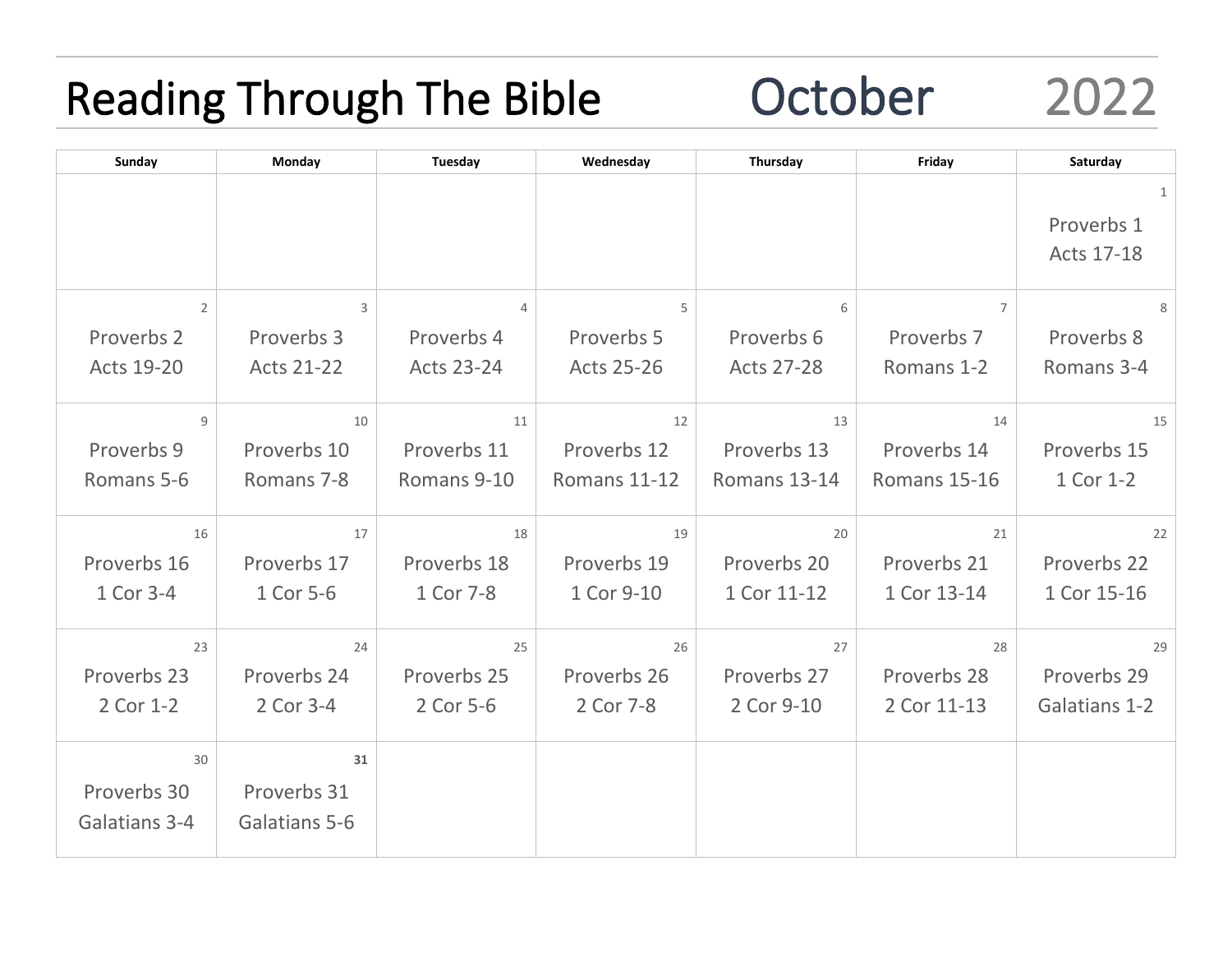# Reading Through The Bible Movember 2022

| Sunday         | Monday         | Tuesday       | Wednesday      | Thursday        | Friday          | Saturday        |
|----------------|----------------|---------------|----------------|-----------------|-----------------|-----------------|
|                |                | $\mathbf{1}$  | $\overline{2}$ | 3               | $\overline{4}$  | 5               |
|                |                | Proverbs 1    | Proverbs 2     | Proverbs 3      | Proverbs 4      | Proverbs 5      |
|                |                | Ephesians 1-2 | Ephesians 3-4  | Ephesians 5-6   | Philippians 1-2 | Philippians 3-4 |
| 6              | $\overline{7}$ | 8             | 9              | 10              | 11              | 12              |
| Proverbs 6     | Proverbs 7     | Proverbs 8    | Proverbs 9     | Proverbs 10     | Proverbs 11     | Proverbs 12     |
| Colossians 1-2 | Colossians 3-4 | 1 Thess 1-2   | 1 Thess 3-5    | 2 Thessalonians | 1 Timothy 1-2   | 1 Timothy 3-4   |
| 13             | 14             | 15            | 16             | 17              | 18              | 19              |
| Proverbs 13    | Proverbs 14    | Proverbs 15   | Proverbs 16    | Proverbs 17     | Proverbs 18     | Proverbs 19     |
| 1 Timothy 5-6  | 2 Timothy 1-2  | 2 Timothy 3-4 | <b>Titus</b>   | Philemon        | Hebrews 1-2     | Hebrews 3-4     |
| 20             | 21             | 22            | 23             | 24              | 25              | 26              |
| Proverbs 20    | Proverbs 21    | Proverbs 22   | Proverbs 23    | Proverbs 24     | Proverbs 25     | Proverbs 26     |
| Hebrews 5-6    | Hebrews 7-8    | Hebrews 9-10  | Hebrews 11-13  |                 | James 1-2       | James 3-4       |
| 27             | 28             | 29            | 30             |                 |                 |                 |
| Proverbs 27    | Proverbs 28    | Proverbs 29   | Proverbs 30    |                 |                 |                 |
| James 5        | 1 Peter 1-2    | 1 Peter 3-4   | 1 Peter 5      |                 |                 |                 |
|                |                |               |                |                 |                 |                 |
|                |                |               |                |                 |                 |                 |
|                |                |               |                |                 |                 |                 |
|                |                |               |                |                 |                 |                 |